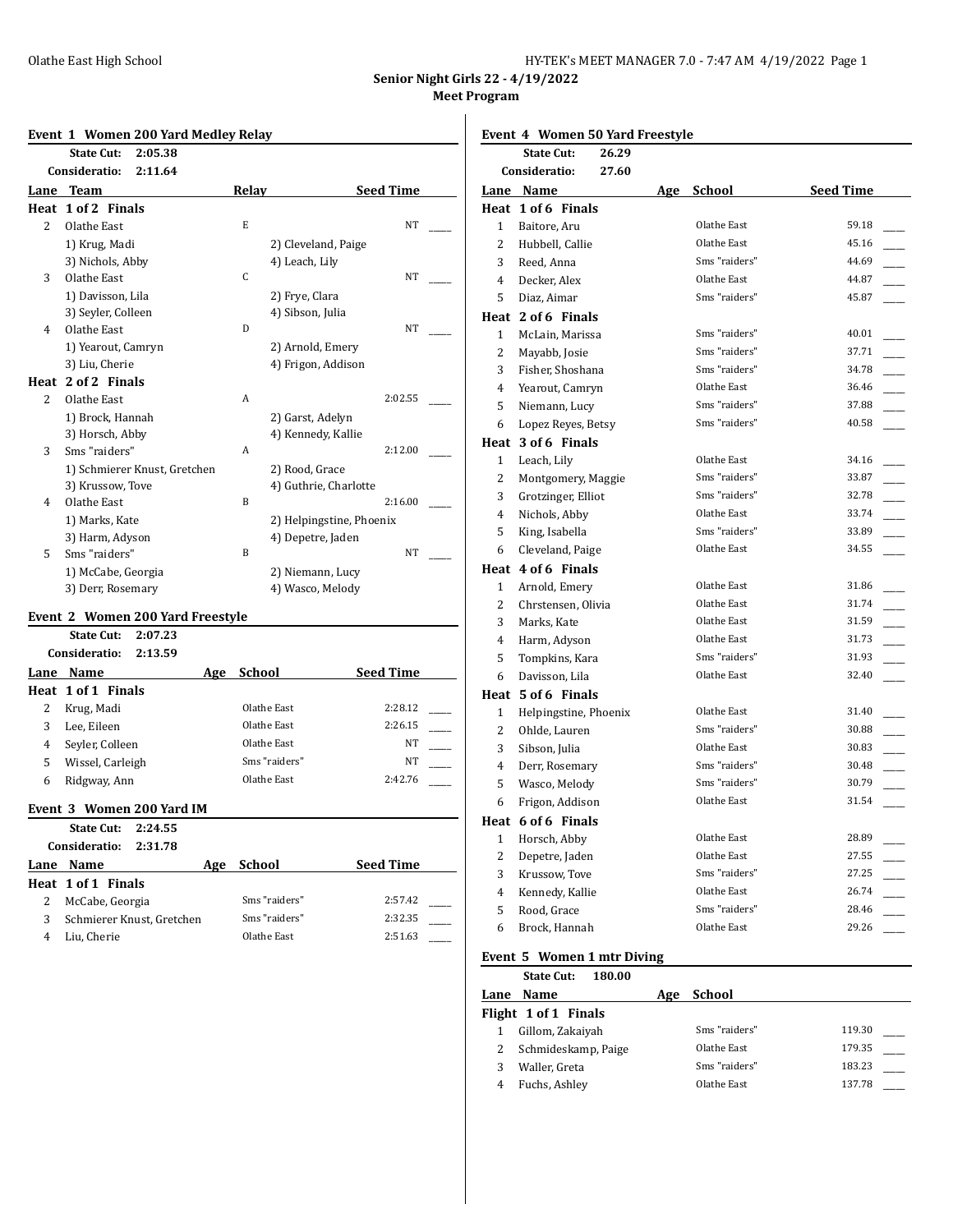| HY-TEK's MEET MANAGER 7.0 - 7:47 AM 4/19/2022 Page 2 |  |  |
|------------------------------------------------------|--|--|
|------------------------------------------------------|--|--|

**Senior Night Girls 22 - 4/19/2022 Meet Program**

|                | Event 6 Women 100 Yard Butterfly |     |                      |                  |
|----------------|----------------------------------|-----|----------------------|------------------|
|                | <b>State Cut:</b><br>1:05.26     |     |                      |                  |
|                | Consideratio:<br>1:08.52         |     |                      |                  |
|                | Lane Name                        | Age | <b>School</b> School | <b>Seed Time</b> |
|                | Heat 1 of 1 Finals               |     |                      |                  |
| 3              | Kennedy, Kallie                  |     | Olathe East          | 1:11.20          |
| $\overline{4}$ | Derr, Rosemary                   |     | Sms "raiders"        | 1:16.99          |
|                | Event 7 Women 100 Yard Freestyle |     |                      |                  |
|                | <b>State Cut:</b><br>57.71       |     |                      |                  |
|                | Consideratio:<br>1:00.60         |     |                      |                  |
|                | Lane Name                        |     | Age School Seed Time |                  |
|                | Heat 1 of 5 Finals               |     |                      |                  |
| $\overline{2}$ | Diaz, Aimar                      |     | Sms "raiders"        | NT               |
| 3              | Lopez Reyes, Betsy               |     | Sms "raiders"        | NT               |
| $\overline{4}$ | Reed, Anna                       |     | Sms "raiders"        | NT               |
|                | Heat 2 of 5 Finals               |     |                      |                  |
| $\mathbf{1}$   | Hubbell, Callie                  |     | Olathe East          | 1:51.89          |
| $\overline{2}$ | McLain, Marissa                  |     | Sms "raiders"        | 1:30.79          |
| 3              | Mayabb, Josie                    |     | Sms "raiders"        | 1:23.05          |
| $\overline{4}$ | Fisher, Shoshana                 |     | Sms "raiders"        | 1:23.14          |
| 5.             | Decker, Alex                     |     | Olathe East          | 1:41.84          |
|                | Heat 3 of 5 Finals               |     |                      |                  |
| $\mathbf{1}$   | Montgomery, Maggie               |     | Sms "raiders"        | 1:19.78          |
| $\overline{2}$ | Nichols, Abby                    |     | Olathe East          | 1:16.35          |
| 3              | Grotzinger, Elliot               |     | Sms "raiders"        | 1:14.91          |
| $\overline{4}$ | Leach, Lily                      |     | Olathe East          | 1:16.00          |
| 5              | Davisson, Lila                   |     | Olathe East          | 1:16.99          |
| 6              | King, Isabella                   |     | Sms "raiders"        | 1:20.18          |
|                | Heat 4 of 5 Finals               |     |                      |                  |
| $\mathbf{1}$   | Harm, Adyson                     |     | Olathe East          | 1:12.61          |
| $\overline{2}$ | Chrstensen, Olivia               |     | Olathe East          | 1:11.03          |
| 3              | Frye, Clara                      |     | Olathe East          | 1:07.67          |
| $\overline{4}$ | Sibson, Julia                    |     | Olathe East          | 1:10.95          |
| 5              | Ridgway, Ann                     |     | Olathe East          | 1:12.29          |
| 6              | Frigon, Addison                  |     | Olathe East          | 1:13.26          |
|                | Heat 5 of 5 Finals               |     |                      |                  |
| $\mathbf{1}$   | Wissel, Carleigh                 |     | Sms "raiders"        | 1:06.03          |
| $\overline{2}$ | Depetre, Jaden                   |     | Olathe East          | 1:02.06          |
| 3              | Krussow, Tove                    |     | Sms "raiders"        | 1:00.58          |
| 4              | Garst, Adelyn                    |     | Olathe East          | 59.37            |
| 5              | Guthrie, Charlotte               |     | Sms "raiders"        | 1:04.68          |
| 6              | Horsch, Abby                     |     | Olathe East          | 1:05.41          |

## **Event 8 Women 500 Yard Freestyle**

|      | State Cut: 5:47.22 |         |     |             |                  |  |
|------|--------------------|---------|-----|-------------|------------------|--|
|      | Consideratio:      | 6:04.58 |     |             |                  |  |
| Lane | Name               |         | Age | School      | <b>Seed Time</b> |  |
|      | Heat 1 of 1 Finals |         |     |             |                  |  |
| 3    | Krug, Madi         |         |     | Olathe East | 6:24.89          |  |
| 4    | Lee, Eileen        |         |     | Olathe East | 6:30.84          |  |

### **Event 9 Women 200 Yard Freestyle Relay**

|                | <b>State Cut:</b><br>1:51.28 |       |                          |
|----------------|------------------------------|-------|--------------------------|
|                | Consideratio:<br>1:56.84     |       |                          |
| Lane           | <b>Team</b>                  | Relay | <b>Seed Time</b>         |
|                | Heat 1 of 2 Finals           |       |                          |
| 2              | Olathe East                  | D     | 2:38.38                  |
|                | 1) Baitore, Aru              |       | 2) Cleveland, Paige      |
|                | 3) Liu, Cherie               |       | 4) Arnold, Emery         |
| 3              | Olathe East                  | E.    | 2:37.93                  |
|                | 1) Hubbell, Callie           |       | 2) Decker, Alex          |
|                | 3) Leach, Lily               |       | 4) Nichols, Abby         |
| 4              | Sms "raiders"                | B     | NT                       |
|                | 1) Montgomery, Maggie        |       | 2) Fisher, Shoshana      |
|                | 3) King, Isabella            |       | 4) Mayabb, Josie         |
| 5              | Olathe East                  | C     | 2:11.63                  |
|                | 1) Ridgway, Ann              |       | 2) Harm, Adyson          |
|                | 3) Yearout, Camryn           |       | 4) Chrstensen, Olivia    |
|                | Heat 2 of 2 Finals           |       |                          |
| $\overline{c}$ | Olathe East                  | B     | 2:05.38                  |
|                | 1) Sibson, Julia             |       | 2) Helpingstine, Phoenix |
|                | 3) Frigon, Addison           |       | 4) Frye, Clara           |
| 3              | Olathe East                  | A     | 1:51.99                  |
|                | 1) Kennedy, Kallie           |       | 2) Horsch, Abby          |
|                | 3) Brock, Hannah             |       | 4) Garst, Adelyn         |
| 4              | Sms "raiders"                | A     | 1:54.39                  |
|                | 1) Rood, Grace               |       | 2) Wissel, Carleigh      |
|                | 3) Guthrie, Charlotte        |       | 4) Krussow, Tove         |
|                |                              |       |                          |

### **Event 10 Women 100 Yard Backstroke**

**State Cut: 1:05.16 Consideratio: 1:08.42**

|      | GUILSIUCI ALIU.<br>1.VO.TZ |     |               |                  |
|------|----------------------------|-----|---------------|------------------|
| Lane | Name                       | Age | School        | <b>Seed Time</b> |
|      | Heat 1 of 2 Finals         |     |               |                  |
| 2    | Yearout, Camryn            |     | Olathe East   | 1:33.07          |
| 3    | Tompkins, Kara             |     | Sms "raiders" | 1:26.86          |
| 4    | Marks, Kate                |     | Olathe East   | 1:27.39          |
|      | Heat 2 of 2 Finals         |     |               |                  |
| 1    | McCabe, Georgia            |     | Sms "raiders" | 1:16.27          |
| 2    | Brock, Hannah              |     | Olathe East   | 1:10.30          |
| 3    | Garst, Adelyn              |     | Olathe East   | NT               |
| 4    | Schmierer Knust. Gretchen  |     | Sms "raiders" | 1:05.37          |
| 5    | Wasco, Melody              |     | Sms "raiders" | 1:15.49          |
|      |                            |     |               |                  |

# **Event 11 Women 100 Yard Breaststroke**

**State Cut: 1:13.82**

|   | Consideratio:<br>1:17.51 |     |               |                  |
|---|--------------------------|-----|---------------|------------------|
|   | Lane Name                | Age | School        | <b>Seed Time</b> |
|   | Heat 1 of 2 Finals       |     |               |                  |
|   | Cleveland, Paige         |     | Olathe East   | 1:42.16          |
|   | Helpingstine, Phoenix    |     | Olathe East   | 1:35.86          |
|   | Arnold, Emery            |     | Olathe East   | 1:35.04          |
| 4 | Niemann, Lucy            |     | Sms "raiders" | 1:35.76          |
|   | Ohlde, Lauren            |     | Sms "raiders" | 1:39.43          |
|   |                          |     |               |                  |